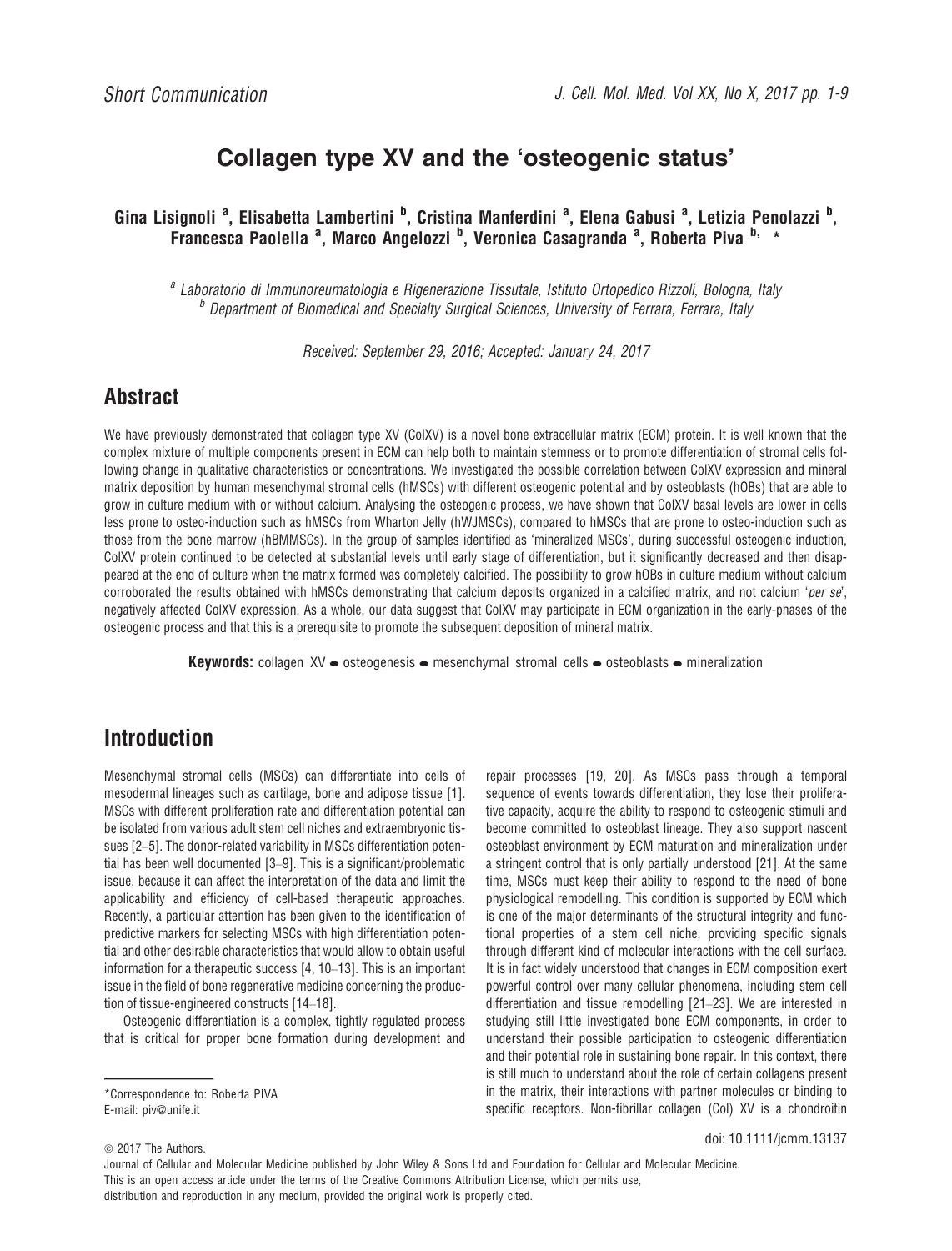sulphate-modified glycoprotein belonging to the multiplexin subfamily (multiple triple helix domains with interruptions) [24]. Its expression is associated with vascular, neuronal, mesenchymal and some epithelial basement membrane (BM) in many tissues, indicating a probable function in the adhesion between BM and the underlying connective tissue stroma [24, 25]. Its precise functions remain to be fully elucidated, even if evidence so far suggests that ColXV is involved in more sophisticated roles than just the molecular architecture of BM, particularly in the context of ECM organization and degradation [26–28].

By gene array profile and immunohistological analysis, we have previously identified ColXV as a novel human osteoblast (OB) matrix protein [29], and our interest is now to investigate a possible involvement of this type of collagen in triggering bone intracellular signalling pathways and regulating osteogenic cell growth and differentiation. In this study, we have investigated the impact of the presence of ColXV on mineral matrix deposition by hMSCs with different osteogenic potential and on human osteoblasts (hOBs) cells.

### Materials and methods

### Cell culture

hMSCs were isolated from two sources, human bone marrow (hBMMSC) and Wharton's jelly of umbilical cords (hWJMSC). hBMMSCs were obtained, as previously reported [30], from bone marrow aspirates harvested by the iliac crest, after obtaining the patients' informed consent and the approval of the Istituto Ortopedico Rizzoli Ethics Committee. hWJMSCs were isolated from human umbilical cords collected after the mothers' informed consent and the approval of the University of Ferrara and S. Anna Hospital Ethics Committee; samples were processed within 4 hrs, as already reported [31]. Considering that osteogenic potential of hWJMSCs is usually related to the obstetric parameters [32], samples homogeneous for duration of the pregnancy (≥38 weeks) and birthweight (≥3.00 kg) were chosen. At subconfluence, cells were trypsinized and expanded or used immediately for in vitro experiments.

Flow cytometry analysis was performed on hBMMSC and hWJMSCs (at passage 1), fixed in 4% paraformaldehyde and incubated at 4 $\degree$ C for 30 min., with 5  $\mu$ g/ml of the following monoclonal antibodies: antihuman –CD34, –CD45 (DAKO Cytomation, Glostrup, Denmark), –CD31 (Chemicon International, Temecula, CA, USA), –CD73, –CD90, –CD146 (Becton Dickinson, Mountaine View, CA, USA), –CD105 (produced from the hybridoma cell line, clone SH2; ATCC, Rochville, MD, USA), –Runx2 (R&D System, Minneapolis, MN, USA), –alkaline phosphatase (ALP; Developmental Studies Hybridoma Bank, Iowa City, IA, USA), –osteocalcin (OC; R&D System),–bone sialoprotein (BSP, Immunodiagnostik, Bensheim, Germany), –collagen type 1 (Coll.1; Millipore, Temecula, CA, USA). Cells were washed twice and incubated with  $2.4 \mu q/ml$  of a polyclonal rabbit antimouse (DAKO Cytomation) or goat anti-rat (AbD Serotec, Oxford, UK) immunoglobulins/FITC conjugate antibody at 4°C for 30 min. After two final washes, cells were analysed using a FACStar plus Cytometer (Becton Dickinson). For isotype control, FITC-coupled non-specific mouse IgG was used instead of the primary antibody. Data were expressed as mean percentage of positive cells.

hWJMSC and hBMMSC were induced to osteogenic differentiation in DMEM high glucose (Euroclone S.p.A., Milan, Italy) supplemented with 10% foetal calf serum (FCS) (Euroclone S.p.A.), 100 mM ascorbic acid,

0.1 mM dexamethasone and 10 mM B-glycerol phosphate (Sigma-Aldrich, St. Louis, MO, USA). For the alizarin red staining (ARS), samples were fixed in ethanol 70%, stained with 40 mM, pH 4.2 Alizarin Red S solution (Sigma-Aldrich), at room temperature for 10 min., rinsed in distilled water and washed in PBS on an orbital shaker at 40 r.p.m., to reduce non-specific binding.

Human osteoblasts (hOBs) were isolated from trabecular bone chips and grown in DMEM/F12K (Gibco, Invitrogen Corporation, Indianapolis, IN, USA) without calcium supplementation with antibiotics,  $25 \mu g/ml$ ascorbic acid, 4 mM glutamine (Sigma-Aldrich) with or without 0.5, 1.3 and 2.6 mM extracellular CaCl<sub>2</sub>, as previously reported [33].

### Western blotting

For Western blot analysis, cells were washed twice with ice-cold PBS and cell lysates were prepared as previously reported [31]. For the processing of the media fractions, non-induced or osteogenic-induced cells (≥90% confluence) were starved in 0.1% FCS for 72 hrs before collection. Medium was clarified for 10 min. at 4700  $\times$  g and concentrated up to 50-fold using Amicon Ultra-15, 100 kD (Millipore, Billerica, MA, USA). The chondroitinase ABC digestions were performed for 90 min. at 37°C using 20 mU of enzyme as previously reported [34]. Thirty microgram of each sample were electrophoresed on a 5–12% SDS-polyacrylamide gel. Proteins were then transferred onto an Immobilon-P PVDF membrane (Millipore, Billerica). After blocking with TBS-0.1% Tween-20 and 5% non-fat dried milk, the membrane was probed with goat anti-human collagen type 15 (ColXV) (1:200, clone C-20; Santa Cruz, biotech, Dallas, TX, USA), rabbit anti-human Runx2 antibody (1:1000, clone M-70; Santa Cruz) washed and incubated with peroxidase-conjugated anti-goat or anti rabbit secondary antibody (Dako, Glostrup, Denmark) in 5% non-fat dried milk. Immunocomplexes were detected using Immobilon Western Chemiluminescent HRP Substrate (Merck-Millipore, Darmstadt, Germany). GAPDH, actin or IP3K were used to confirm equal protein loading. Densitometric analysis was performed by ImageJ software (NIH, USA, public domain available at: [http://rsb.info.nih.gov/nih-image/\)](http://rsb.info.nih.gov/nih-image/).

### RNA extraction and qRT-PCR

Total RNA was extracted using the RNeasy Plus Micro Kit (Qiagen, Hilden, Germany), according to the manufacturer's instructions. Briefly, cDNA was synthesized from total RNA (500 ng) in a 20  $\mu$ l reaction volume using the TaqMan High Capacity cDNA Reverse Transcription Kit (Thermo Fisher Scientific, Waltham, MA, USA) as previously described [30].

Quantitative real-time PCR was performed using gene expression master mix (Thermofisher) and analysed on CFX96 Real-Time Detection System (Bio-Rad laboratories, Hercules, CA, USA).

Assays-On-Demand kits (Thermo Fisher) for human COLXV and Runx2 were used. The expression level of cDNA samples was normalized to the expression of GAPDH, used as reference, with the formula  $2^{-\Delta Ct}$ . All reactions were performed in triplicate, and the experiments were repeated at least three times.

#### Statistical analysis

The normal distribution of data was verified using the Kolmogorov– Smirnov test. In the case of single comparison, statistical significance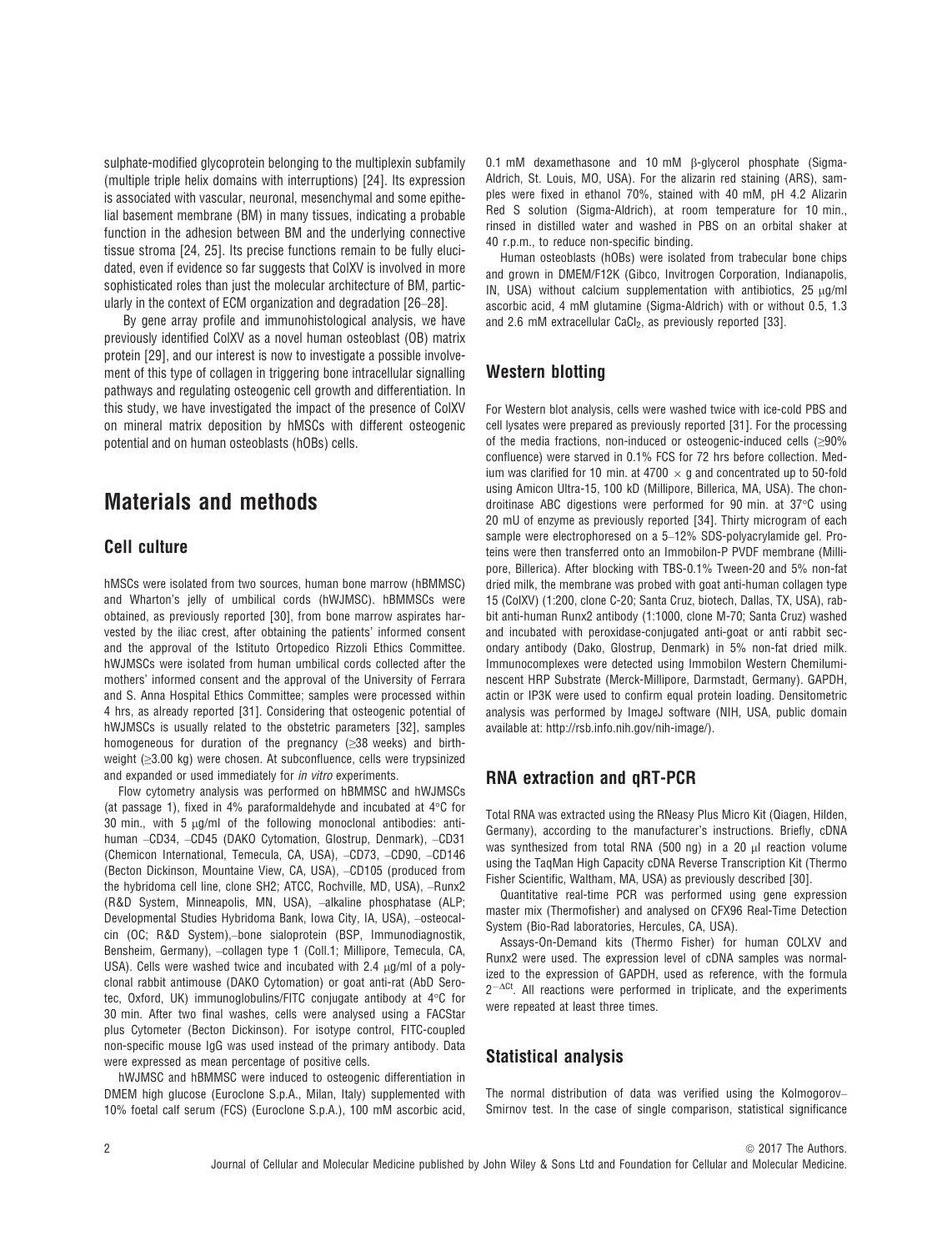was determined by unpaired Student's t-test for normally distributed data and Mann–Whitney test for non-normally distributed data. In the case of multiple comparisons, statistical significance was analysed by one-way analysis of variance (ANOVA) and Bonferroni post hoc test. Differences were considered statistically significant for  $P$ -values  $\leq 0.05$ .

## Results and Discussion

### ColXV and osteogenic potential of hMSCs

Fifty-one samples of hBMMSCs and 65 samples of hWJMSCs were evaluated. Cells were characterized using conventional flow cytometric analysis with CD34, CD45, CD73, CD90, CD105, CD146 antibodies. Moreover, for each sample, the percentage of Runx2, ALP, OC, BSP and collagen type 1-positive cells was also investigated. As reported in the Figure S1, all samples analysed showed a comparable phenotype except CD146, ALP and collagen type 1 which were expressed at significantly lower levels in the hWJMSCs compared to hBMMSCs.

We had previously found that osteogenically differentiated hBMMSCs and hWJMSCs showed a comparable increase in typical osteogenic markers such as Runx2, BSP, OC and collagen type 1 [31, 35].

However, when the functional *in vitro* end-point reflecting advanced cell differentiation and osteogenic potential was assessed in terms of ECM mineralization, substantial differences between the various samples cultured in osteogenic medium were observed. Alizarin red staining (ARS) was used to evaluate the secreted mineralized matrix and showed differences among samples. We found samples creating a mineralizing microenvironment after 21–28 days, which we called ARS-positive samples (ARS<sup>+</sup>) and samples that after 28 days were still not able to secrete mineralized matrix, which we called ARS-negative samples (ARS $^{-}$ ; Fig. 1A). These experiments demonstrated a higher percentage of ARS<sup>+</sup> samples in hBMMSCs (82.35%) compared to hWJMSCs (57.15%; Fig. 1B).

These observations are not a new concept as various evidence in literature highlighted interindividual and source-dependent differences in the osteogenic potential of MSCs [11, 16, 36, 37]. Therefore, it is reasonable to assume that hWJMSCs are intrinsically less prone to osteogenic differentiation compared to hBMMSCs for which the unsatisfactory results for mineralized ECM deposition may be ascribed to a normal variability in primary culture setting. To understand which elements and molecular mechanisms can contribute to the inability of the cells to develop mineralized matrix, it may be useful to identify new functional roles of specific molecules. It is known that when cells are unable to reach mineralization, ECM is disorganized, and this probably represents a restriction point for cell maturation. In this scenario, we focused on ColXV to understand whether it had a role in guiding the fate of MSCs and the mineral nodule formation. A first evidence for



Fig. 1 Secreted mineralized matrix by hMSCs. (A) hMSCs from bone marrow (hBMMSCs,  $n = 51$ ) and from Wharton's jelly of umbilical cord (hWJMSCs,  $n = 65$ ) were cultured for 21–28 days in osteogenic medium and analysed for their ability to secrete mineralized matrix by Alizarin Red staining (ARS). Samples were defined ARS<sup>+</sup> when they reached a red peak staining at 21–28 days of culture, or  $ARS^-$  when they remained unstained. (B) Graphical representation of the percentage of mineralizing hBMMSCs and hWJMSCs samples that were ARS<sup>+</sup> or ARS<sup>-</sup>.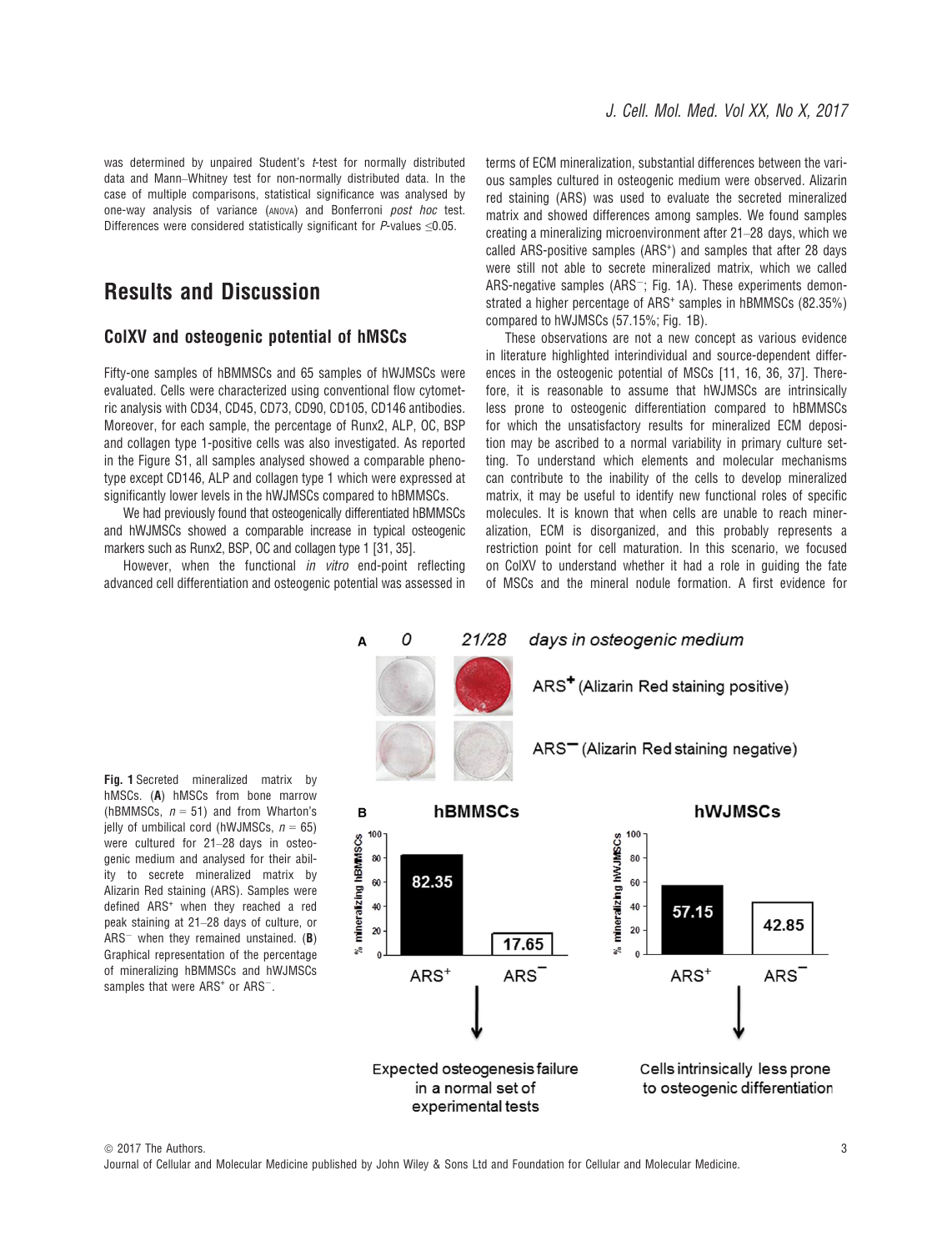this hypothesis came from the analysis of ColXV basal levels which are significantly lower, both at mRNA and protein level, in cells less prone to osteo-induction such as hWJMSCs, than in cells which are prone to osteo-induction such as hBMMSCs (Fig. 2A). The expression of ColXV protein evaluated by Western blot of cell extracts corresponded to a band of the expected size (250-kD) for the  $\alpha$ 1(XV) core protein [34].

To evaluate a possible correlation between the level of expression of ColXV and the ability of the cells to secrete mineralized matrix, we grouped together all hMSCs samples independently from their source (hBM or hWJ). Samples were then divided in two groups: mineralized  $ARS<sup>+</sup>$  samples (Min group) and non-mineralized  $ARS<sup>-</sup>$  samples (Non-Min group; Fig. 2B). We found that ColXV mRNA levels remained substantially unchanged between the two groups (Min versus



Fig. 2 Analysis of ColXV basal levels performed by qRT-PCR and Western blot. (A) ColXV evaluation in hBMMSCs and hWJMSCs at mRNA and protein level. mRNA data were expressed as % of the housekeeping gene GAPDH, and Western blot data were expressed as ColXV/GAPDH ratio. Representative Western blots are reported with densitometric analysis of all samples analysed. (B, C) ColXV expression was evaluated in the Min group (mineralized ARS<sup>+</sup> hBMMSCs/hWJMSCs) and in the Non-Min group (non-mineralized ARS<sup>-</sup> hBMMSCs/hWJMSCs). mRNA data were expressed as % of the housekeeping gene GAPDH, and Western blot data were expressed as ColXV/GAPDH ratio. Representative Western blots are reported with densitometric analysis of all samples analysed. Statistical analysis was performed comparing hBMMSCs versus hWJMSCs, or Min versus Non-Min groups.  $*P \leq 0.05$  was considered statistically significant.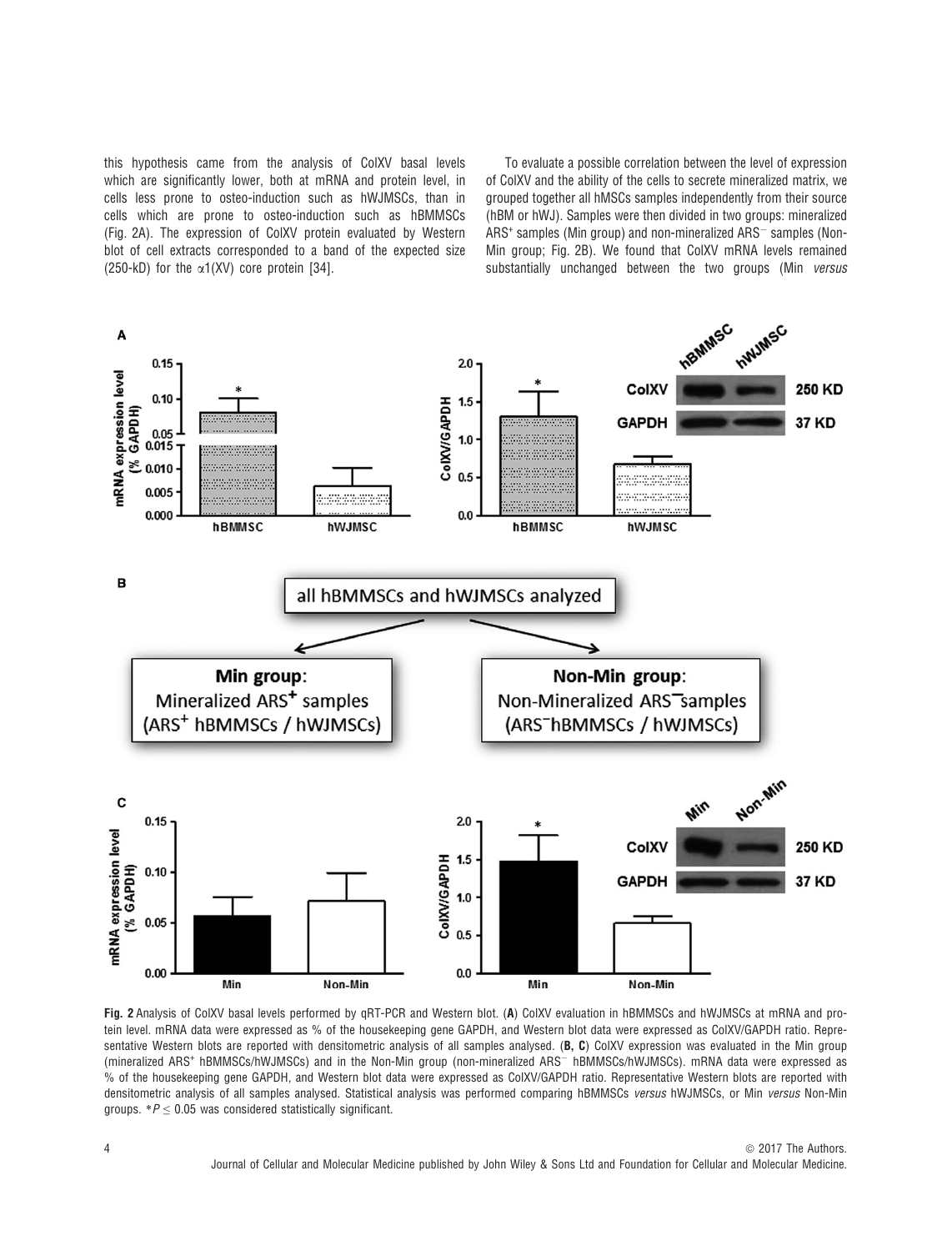CTR OST A  $d14$  $d14$  $d17$  $d21$  $d28$ CTR OST  $x^1$  $x^2$  $x^2$ ColXV 250 KD **GAPDH** 37 KD  $1.5$ ColXV/GAPDH  $1.0$  $0.5$  $0.0$  $\frac{1}{\delta^{n}}$  $\delta^{\!\lambda\!}$ os  $\delta^4$ **o**ra de OST CTR B CTR OST  $d14$ d6  $d11$  $d14$  $d17$  $d21$  $d28$ CTR OST  $\delta^{\text{2b}}$  $\delta^1$  $\delta^2$ 250 KD ColXV **GAPDH** 37 KD  $1.5$ medium CoIXV/GAPDH fraction  $1.0$ ChABC  $0.5$ 250 KD  $0.0$ **o**N  $8<sup>1</sup>$ **on**  $8<sub>o</sub>$ st. os do De CTR OST

Fig. 3 ColXV expression during osteogenic induction of hMSCs from Min group. The expression of ColXV was monitored at protein level during osteogenic induction (OST) at different time-points until day 28 of culture and compared to the corresponding matrix mineralization status. The analysis of two Min representative samples with different degree of mineralization has been reported. The  $\alpha$ 1(XV) core protein expression was maintained stable in osteo-differentiated hMSCs which did not reach a high degree of mineralization (A), while it significantly decreased when a strong mineralization was reached by a different sample (B). The densitometric analysis of each Western blot is reported, and data were expressed as ColXV/GAPDH ratio. CTR, control hMSCs from the same sample but not subjected to osteogenic induction. In the insert, the evaluation of ColXV expression in the medium fraction has been reported. Medium from hMSCs cultured for 72 hrs in the presence of 0.1% FCS was processed and electrophoresed on a 5% SDS-polyacrylamide gel after incubation with (+) or without  $(-)$  chondroitinase ABC (ChABC).

Non-Min group) while  $\alpha$ 1(XV) core protein level was significantly higher in the Min versus the Non-Min group (Fig. 2C), highlighting that mRNA does not correlate with the same changes at protein level. This gave us the opportunity to make the following important observation. When we considered each case individually, we found an appreciable amount of the  $\alpha$ 1(XV) core protein also in samples with very low or scarcely measurable levels of mRNA (Fig. S2A and B, see samples  $n = 6, 7$ ). Likewise, the sample with the higher level of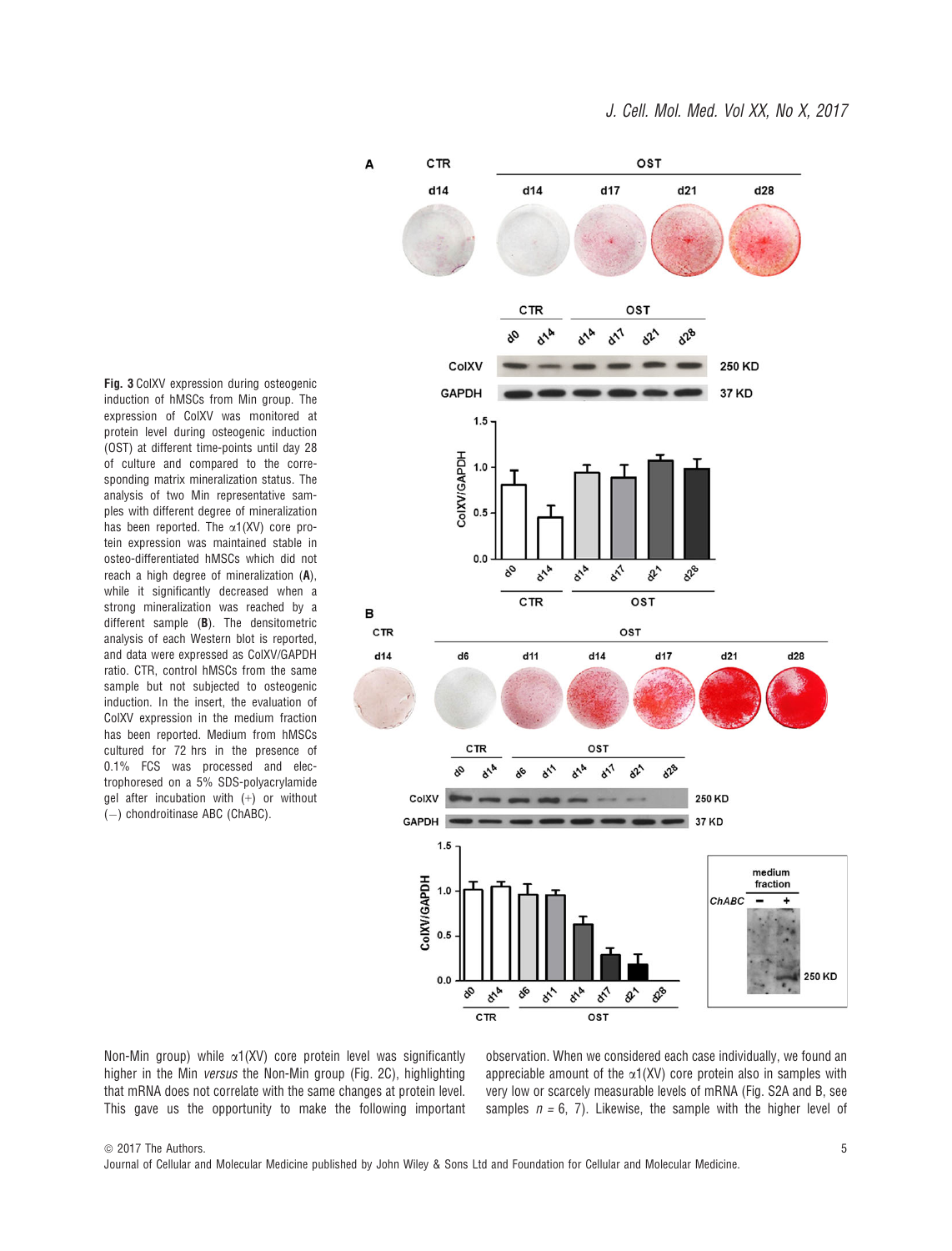mRNA (sample  $n = 4$ ) is not the one with the highest protein content. This approach, based on the parallel evaluation of ColXV at mRNA and protein level, allows to reduce false-positive or false-negative samples and increases the possibility of finding a functional correlation between the expression of a putative marker, such as ColXV, and a specific osteo-phenotype. Therefore, we confirmed that mRNA levels cannot be used as surrogates for corresponding protein levels without protein evaluation [38, 39]. In particular, we showed that the more informative analysis for the expression of matrix proteins is once again represented by investigation of their protein level.

We also tested Runx2 expression as it has been shown that MSCs with higher basal level of mRNA for this factor have higher osteogenic differentiation ability [40]. We found that both Min and Non-Min samples did not show a correlation between basal level of Runx2 expression and osteogenic potential of the cells (Fig. S2B and C). Moreover, Runx2 expression did not follow the same trend of ColXV expression. This evidence confirms the importance of considering different parameters simultaneously to have a reliable prediction of the osteogenic potential [41].

Interestingly, we have not found any ColXV-negative hMSC sample. Considering that ECM components including proteoglycans are often directly or indirectly involved in the regulation of the cell fate [42], our evidence supports the view that ColXV may contribute to the retention of features of a stromal cell phenotype by hMSCs.

#### ColXV expression and mineral matrix deposition

We also monitored the expression of ColXV during the osteogenic induction of hMSCs to verify a possible relationship with the extent of deposition of mineralized matrix in hMSCs from the Min group. Considering the heterogeneity of hMSC cultures and donor variability. it is not surprising that even within the Min group, there is some difference in the degree of mineralization, as it is highlighted by a different ARS intensity. By comparing the level of mineralization by ARS and the expression of ColXV by Western blot on the same sample at different culture time-points, we clearly demonstrated that the  $\alpha$ 1(XV) core protein was maintained at levels comparable to baseline, until the early stage of differentiation (Fig. 3A), and it significantly decreased and finally disappeared in samples reaching a high degree of mineralization (Fig. 3B). The baseline expression of ColXV has also been detected in the medium fraction from hMSCs cultured in presence of 0.1% FCS after chondroitinase digestion. This confirmed that ColXV is present as chondroitin sulphate proteoglycan functional molecule in ECM following secretion [34] (see Materials and methods and the insert in Fig. 3). We could not perform Western blot analysis of medium fraction during the 4 weeks of osteo-differentiation as it precluded the use of serum-low culture conditions. Therefore, to evaluate ColXV expression, we have to rely on core protein signal from cell extracts.

This evidence suggests that ColXV might act as an ECM organizer in the early-phases of the osteogenic process and that this should be a prerequisite to promote the subsequent deposition of mineral matrix. At the end of *in vitro* osteogenic differentiation when the microenvironment is completely calcified,  $\alpha$ 1(XV) core protein disappeared. These data, together with our previous immunohistological analysis [29], support the hypothesis that ColXV expression must be downmodulated in the presence of high amounts of extracellular calcium deposits in the mineralized matrix. In fact, as we previously demonstrated in bone tissue biopsies, ColXV was positive on osteoblasts lining bone trabeculae and negative on osteocytes [29]. Moreover, this hypothesis is also supported by our previous data on hOBs



Fig. 4 ColXV expression in osteoblasts. The analysis was performed by qRT-PCR and Western blot in hOBs isolated and exposed to increasing concentrations of extracellular CaCl<sub>2</sub> (0.5, 1.3 and 2.6 mM) for 48 hrs (A) or chronically maintained in calcium-containing (1.3 mM) (+) or calcium-free  $(-)$  medium for 7 days (B). Statistical analysis was performed in calcium-free versus calcium-containing medium condition.  $*P \leq 0.05$  was considered statistically significant.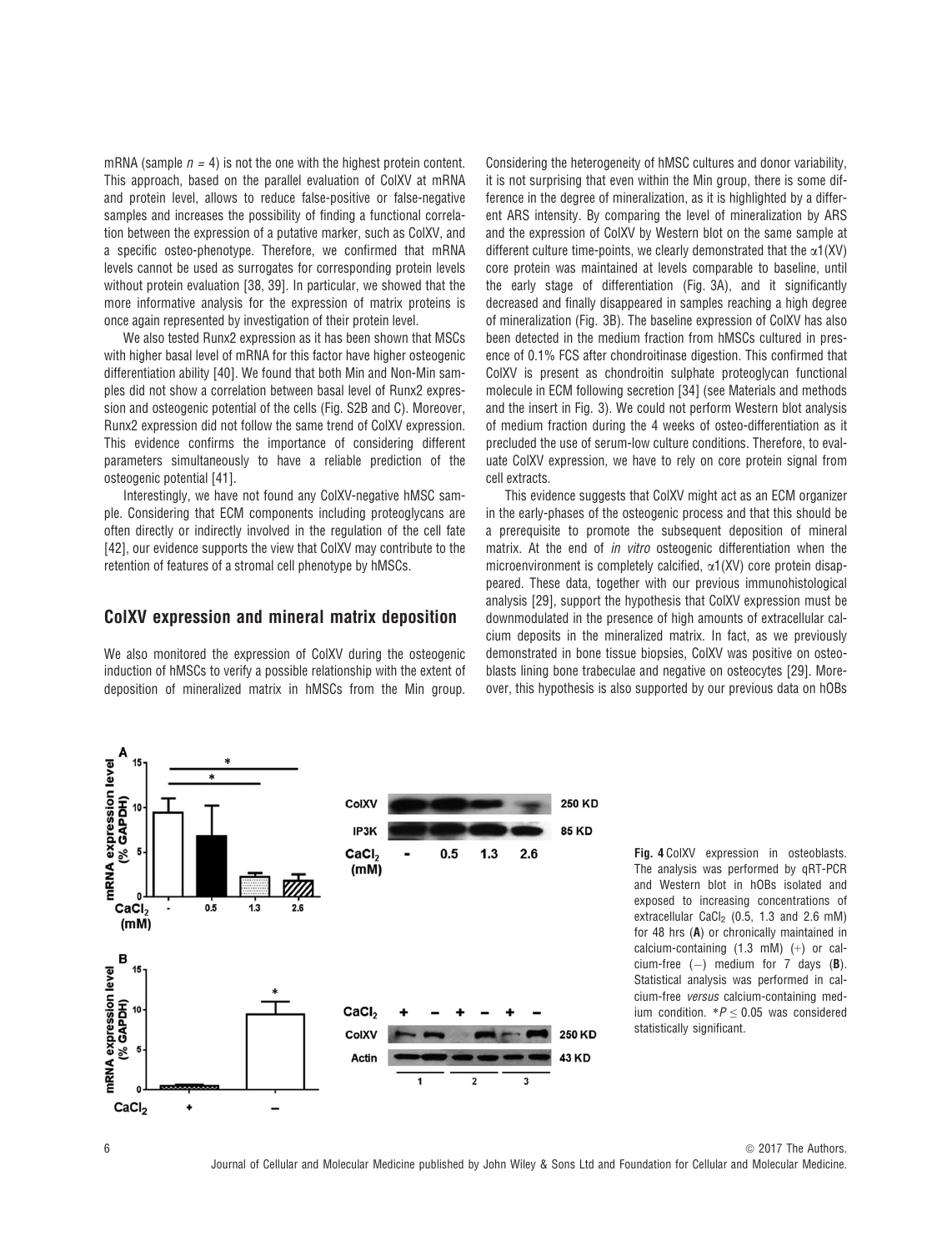isolated directly from bone chips. These cells, when chronically stimulated with different calcium concentrations, showed a significant increase in osteocalcin-osteogenic marker and ECM mineralization, whereas ColXV mRNA was downmodulated [33]. We also confirmed these data at protein level by Western blot analysis (Fig. 4A) on hOBs after exposure to increasing concentrations of extracellular CaCl<sub>2</sub> (0.5, 1.3 and 2.6 mM). Moreover, we took advantage of the ability of hOBs to grow in culture medium with or without calcium to better understand the influence of calcium on ColXV. As shown in Figure 4B, we found that hOBs cultured in medium without calcium expressed high amounts of ColXV both at mRNA and protein level compared to hOBs obtained in the same manner but grown in conventional culture medium containing calcium.

By contrast, hMSCs showed a different scenario. The inability of hMSCs to proliferate and differentiate in culture medium without calcium has been in fact established [43]. This indicates that the presence of calcium is 'per se' essential to allow hMSCs to grow and move towards the osteogenic lineage, but it has no influence on the expression of ColXV and the osteogenic potential of hMSCs. In fact, we demonstrated that hMSCs grown in the same culture medium

have different ColXV levels and exhibit different performance in terms of ability to deposit mineral matrix (Fig. 2 and Fig. S2). Conversely, when calcium deposits in the extracellular calcified matrix were abundantly produced by mature cells (terminally osteo-differentiated MSCs, Fig. 3B, or OBs [33], Fig. 4) we observed a substantial decrease in  $\alpha$ 1(XV) core protein expression.

In Figure 5, we summarized in a cartoon our hypothesis on the degree of mineralization associated to ColXV expression, evidencing a peculiar fate of MSCs and OBs in favouring dynamic bone remodelling or in maintaining mature cell in calcified bone areas. In particular, we believe that the nearly constant levels of ColXV during the osteogenic process could be useful to keep the hMSCs prone to dynamic remodelling and capable of responding to those signals supporting nascent osteoblast environment or repair of a damage. It is in fact well established that the complex mixture of multiple components present in ECM helps maintaining MSCs stemness in the MSC niche or to promote differentiation following changes of qualitative characteristics or concentrations [21, 44–46].

On the basis of our preliminary data, it will be interesting to understand how ColXV interacts with the extracellular environment, in



Fig. 5 Schematic representation of a possible correlation between ColXV expression levels and mineral matrix deposition in hMSCs with different status of maturation and in hOBs that are able to grow in culture medium with or without calcium. Nearly constant expression of ColXV in those hMSCs which osteo-differentiated but did not produce a completely calcified matrix could be useful to keep cells in a prone and responsive state to osteogenic differentiation stimuli, allowing bone remodelling or regeneration. Conversely, cells at the end of differentiation, such as osteoblasts or completely osteo-differentiated hMSCs, are present in a completely calcified extracellular matrix with low or undetectable levels of ColXV.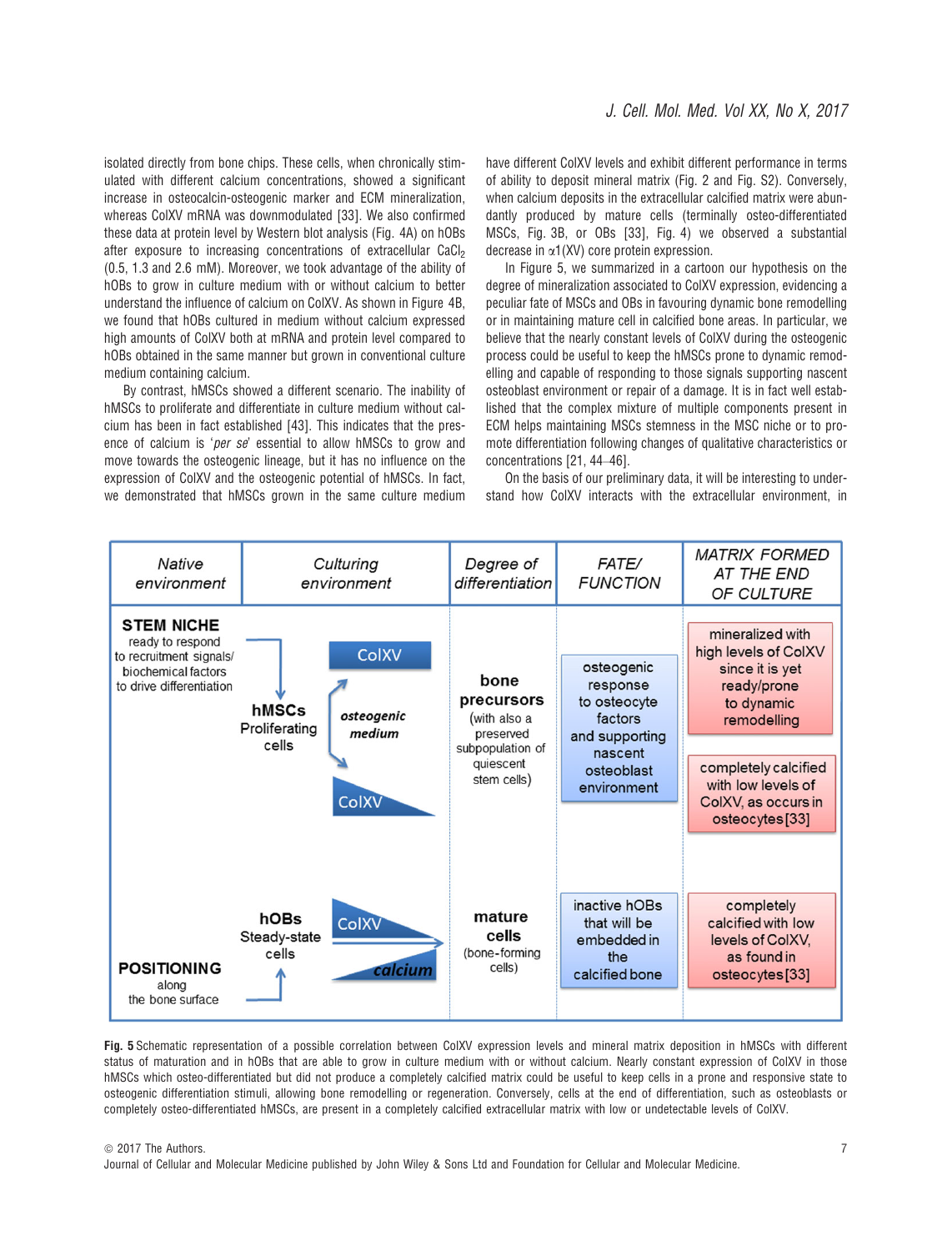particular, whether ColXV is a key accessory protein involved in cell– ECM interactions, or a crucial component directly involved in MSCs or OBs behaviour. Moreover, it will be interesting to explore how ColXV can affect intracellular signalling in response to differentiation signals, injury, physiological bone remodelling and development, and proper mineralization process initiated as an intracellular event.

It is known that collagens and their bioactive fragments (released by proteolytic cleavage) play critical functional roles in many physiological and pathological processes such as development, angiogenesis, tissue repair, tumour growth and metastasis [47], supporting the hypothesis that ColXV is a multifunctional collagen–proteoglycan with characteristics different from what originally believed. Therefore, further studies are needed to understand which signals control the expression of ColXV and the production of its proteolytically processed C-terminal fragment that functions as an endostatin by inhibiting endothelial cell migration and angiogenesis [48].

### Acknowledgements

This work was supported by a grant from Regione Emilia-Romagna 'PRRU 2010-2012 project: Regenerative Medicine of cartilage and bone', Ricerca Corrente IOR and '5x1000' funds. We are grateful to Dr. Gloria Bonaccorsi, Department of Morphology, Surgery and Experimental Medicine, Section of Obstetrics and Gynaecology, Ferrara, Italy, for providing the umbilical cords.

## Conflict of interest

The authors confirm that there are no conflict of interests.

## Supporting information

Additional Supporting Information may be found online in the supporting information tab for this article:

Figure S1. hBMMSCs and hWJMSCs were characterized by flow cytometry for the expression of mesenchymal markers (CD73, CD90, CD105, CD146), hematopoietic markers (CD34, CD45) and typical osteogenic markers (Runx2, ALP, OC, BSP and Coll.1).

Figure S2. Analysis of ColXV and Runx2 basal levels performed by qRT-PCR (A, C) and Western blot (B) on individual representative cases (four Min and four Non-Min). mRNA data were expressed as % of the housekeeping gene GAPDH, Western blot data were expressed as ColXV/GAPDH ratio.

## References

- 1. Pittenger MF1, Mackay AM, Beck SC, et al. Multilineage potential of adult human mesenchymal stem cells. Science. 1999; 284: 143–7.
- 2. Kern S, Eichler H, Stoeve J, et al. Comparative analysis of mesenchymal stem cells from bone marrow, umbilical cord blood, or adipose tissue. Stem Cells. 2006; 24: 1294–301.
- 3. Hass R, Kasper C, Böhm S, et al. Different populations and sources of human mesenchymal stem cells (MSC): a comparison of adult and neonatal tissue-derived MSC. Cell Commun Signal. 2011; 9: 12. doi:[10.](https://doi.org/10.1186/1478-811X-9-12) [1186/1478-811X-9-12](https://doi.org/10.1186/1478-811X-9-12)
- 4. Pozzobon M, Piccoli M, De Coppi P. Sources of mesenchymal stem cells: current and future clinical use. Adv Biochem Eng Biotechnol. 2013; 130: 267–86.
- 5. Pevsner-Fischer M, Levin S, Zipori D. The origins of mesenchymal stromal cell heterogeneity. Stem Cell Rev. 2011; 7: 560–8.
- 6. Zaim M, Karaman S, Cetin G, et al. Donor age and long-term culture affect differentiation and proliferation of human bone marrow mesenchymal stem cells. Ann Hematol. 2012; 91: 1175–86.
- 7. Mindaye ST, Ra M, Lo Surdo JL, et al. Global proteomic signature of undifferentiated human bone marrow stromal cells: evidence

for donor-to-donor proteome heterogeneity. Stem Cell Res. 2013; 11: 793–805.

- 8. Wagner W1, Bork S, Horn P, et al. Aging and replicative senescence have related effects on human stem and progenitor cells. PLoS One. 2009; 4: e5846.
- 9. Billing AM, Ben Hamidane H, Dib SS, et al. Comprehensive transcriptomic and proteomic characterization of human mesenchymal stem cells reveals source specific cellular markers. Sci Rep. 2016; 6: 21507. doi: [10.1038/ srep21507](https://doi.org/10.1038/ srep21507)
- 10. Sotiropoulou PA, Perez SA, Salagianni M, et al. Characterization of the optimal culture conditions for clinical scale production of human mesenchymal stem cells. Stem Cells. 2006; 24: 462–71.
- 11. Phinney DG. Functional heterogeneity of mesenchymal stem cells: implications for cell therapy. J Cell Biochem. 2012; 113: 2806–12.
- 12. Bianco P, Cao X, Frenette PS, et al. The meaning, the sense and the significance: translating the science of mesenchymal stem cells into medicine. Nat Med. 2013; 19: 35–42.
- 13. Squillaro T, Peluso G, Galderisi U. Clinical trials with mesenchymal stem cells: an update. Cell Transplant. 2016; 25: 829–48.
- 14. Meijer GJ, de Bruijn JD, Koole R, et al. Cell-based bone tissue engineering. PLoS Med. 2007; 4: e9.
- 15. Davies OG, Cooper PR, Shelton RM, et al. A comparison of the in vitro mineralisation and dentinogenic potential of mesenchymal stem cells derived from adipose tissue, bone marrow and dental pulp. J Bone Miner Metab. 2014; 33: 371–82.
- 16. Siddappa R, Licht R, van Blitterswijk C, et al. Donor variation and loss of multipotency during in vitro expansion of human mesenchymal stem cells for bone tissue engineering. J Orthop Res. 2007; 25: 1029–41.
- 17. Siddappa R, Fernandes H, Liu J, et al. The response of human mesenchymal stem cells to osteogenic signals and its impact on bone tissue engineering. Curr Stem Cell Res Ther. 2007; 2: 209–20.
- 18. Mentink A, Hulsman M, Groen N, et al. Predicting the therapeutic efficacy of MSC in bone tissue engineering using the molecular marker CADM1. Biomaterials. 2013; 34: 4592–601.
- 19. Komori T. Regulation of osteoblast differentiation by transcription factors. J Cell Biochem. 2006; 99: 1233–9.
- 20. Chen Q, Shou P, Zheng C, et al. Fate decision of mesenchymal stem cells: adipocytes or osteoblasts? Cell Death Differ. 2016; 23: 1128–39.
- 21. Watt FM, Huck WT, Role of the extracellular matrix in regulating stem cell fate. Nat Rev Mol Cell Biol. 2013; 14: 467–73.